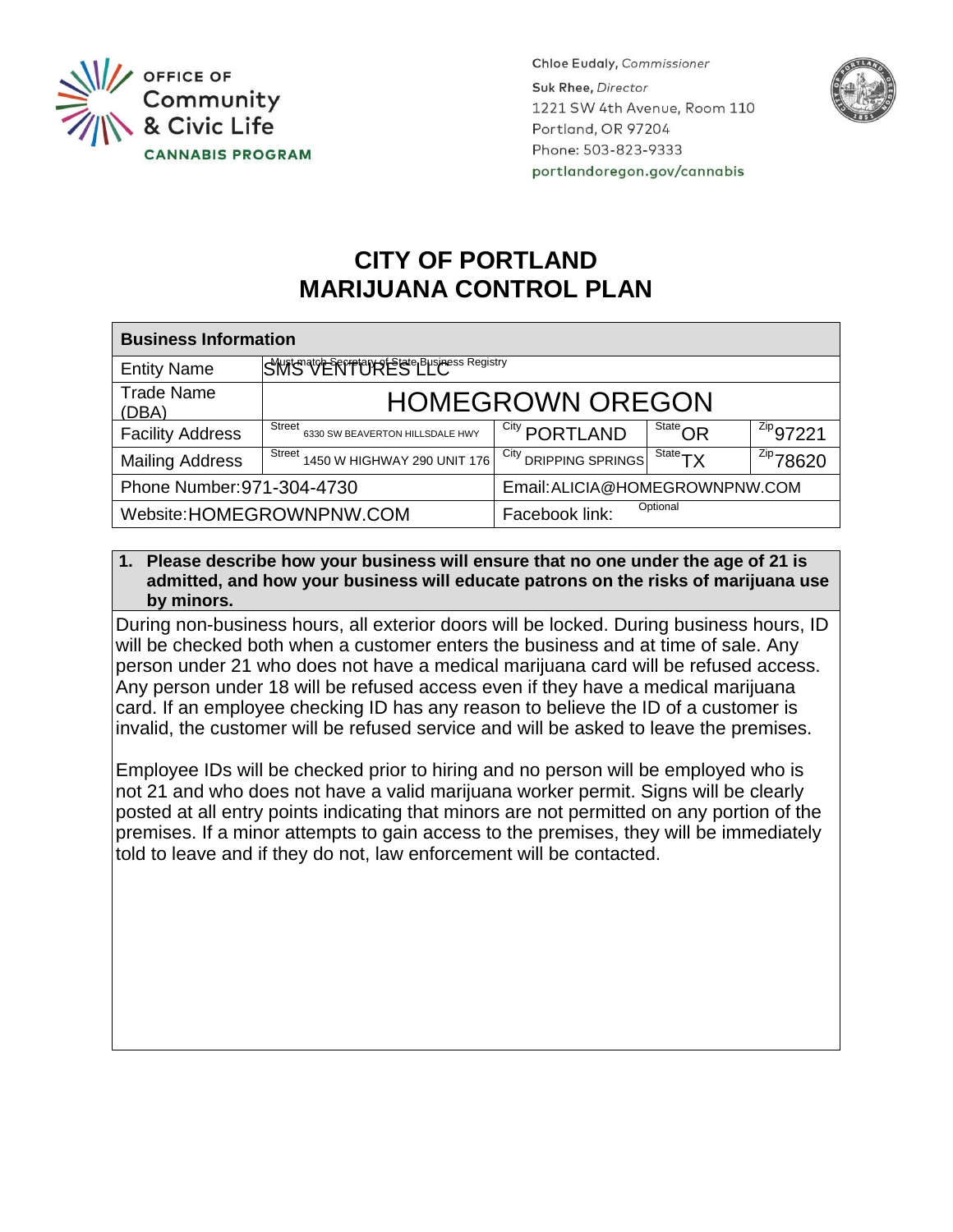**2. Please describe how your business will prevent cannabis products from being consumed around or near your business.**

STAFF FREQUENTLY WATCHES CAMERAS AND IF SOMEONE IS SUSPECTED TO BE USING MARIJUANA ON THE PREMISE, STAFF IMMEDETIALY GOES OUTSIDE TO TALK WITH THEM AND REMIND THEM THEY ARE NOT ALLOWED TO USE ON THE PREMISE AND WILL BE ASKED TO LEAVE. IF THEY REFUSE TO LEAVE LAW ENFORCEMENT WILL BE CONTACTED. ADDITIONALLY, THERE ARE ALSO SIGNS STATING THIS RULE VISIBLE TO CUSTOMERS WHEN ENTERING THE PREMISE.

## **3. Please describe how your business will prevent and address potential negative impacts to neighborhood livability such as noise, parking, garbage, or loitering from your patrons.**

WE HAVE AMPLE PARKING FOR CUSTOMERS AND THERE IS PUBLIC STREET PARKING NEAR BY. WE HAVE A LOCKED GARBAGE CONTAINTER AND STAFF REGULARY PICKS UP ANY GARBAGE THAT MIGHT HAVE BLOWN INTO OUR YARD. PATRONS ARE NOT ALLOWED TO LOITER AND WILL BE IMMEDIATELY ASK TO LEAVE IF THEY ARE NOT MAKING A PURCHASE. PEOPLE DO NOT GATHER OUTSIDE THE DISPENSARY AND ANY MUSIC IS KEPT TO A MINIMAL LEVEL.